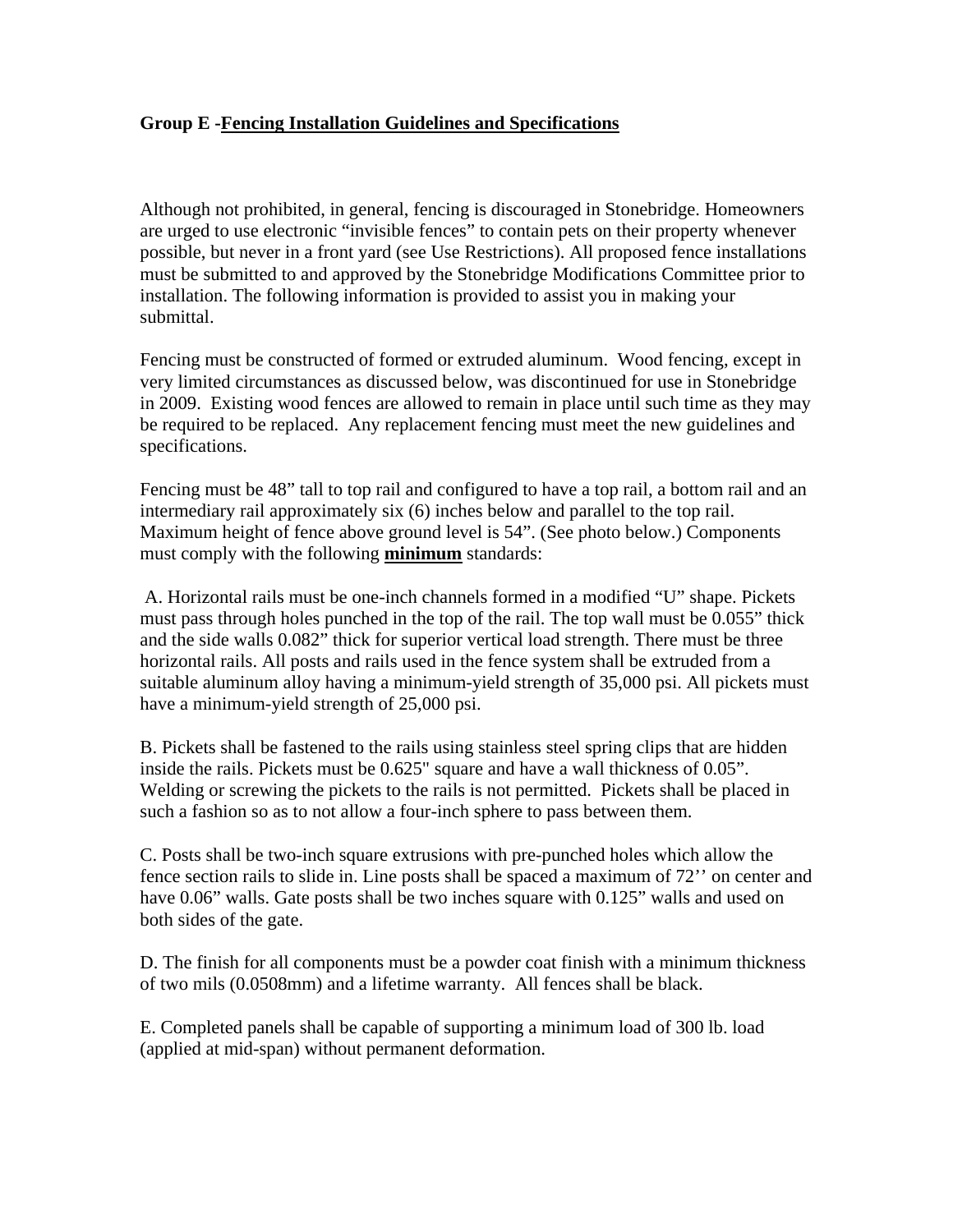F. Fence and gate posts must be finished off with a smooth, flat cap. All posts must be set in concrete.

 G. Installation of the fencing system shall be in accordance with the manufacturer's instructions and requirements, as well as city of Aurora building codes and requirements.

| <b>Manufacturer</b>                | <b>Style</b>                |
|------------------------------------|-----------------------------|
| Ameristar                          | Echelon II – Majestic Style |
| Jerith Manufacturing Company       | Style $#202$                |
| Ultra Aluminum Manufacturing, Inc. | <b>UAF 200</b>              |
| Delgard Aluminum fence             | Elba                        |

Acceptable manufacturers include, but are not limited to:

**Fencing Restrictions:** Fences cannot be placed in front yard areas forward of the front corners of the house (Electric invisible fencing is not allowed in front yard areas.). Fencing is not allowed in the following neighborhoods which are small lot subdivisions with shared lawn maintenance: The Fairways, The Villas, Lakeside , The Glen, Fieldstone, The Village and The Arbors. Fencing is also not allowed on lots that abut the golf course [except fencing for swimming pools, which is allowed if the swimming pool can meet all of the requirements per the Swimming Pool guidelines]. Fences may extend into utility easements at the homeowner's risk.

For all corner lots and those with back or side yards adjacent to public streets, a minimum setback of six feet from the property line in public view is required. In addition, landscape screening of sufficient nature, as determined by the Modifications Committee, shall be required to soften the look of the fence in the areas of public view. (For example, adjacency to a public sidewalk is considered public view.)

**Fencing Placement:** The outside face of the fence must be placed within the property line to the neighboring yards. The fence must run parallel to the property line and placed six inches (6") inside the property line to allow for minor survey and installation discrepancies. Any utility boxes located on the property must remain within the homeowner's fenced-in area and should have proper access for maintenance by the utility companies. The homeowner, upon whose property the fence is located, is responsible for maintaining the fence line (on both sides of the fence) clear of weeds, tall grass, debris and trash.

On a case-by-case basis on lots that back up to another development on the perimeter of the Stonebridge development, a solid board, six-foot high, traditional style barrier fence might be allowed along the rear property line. (Request Attachment A.)